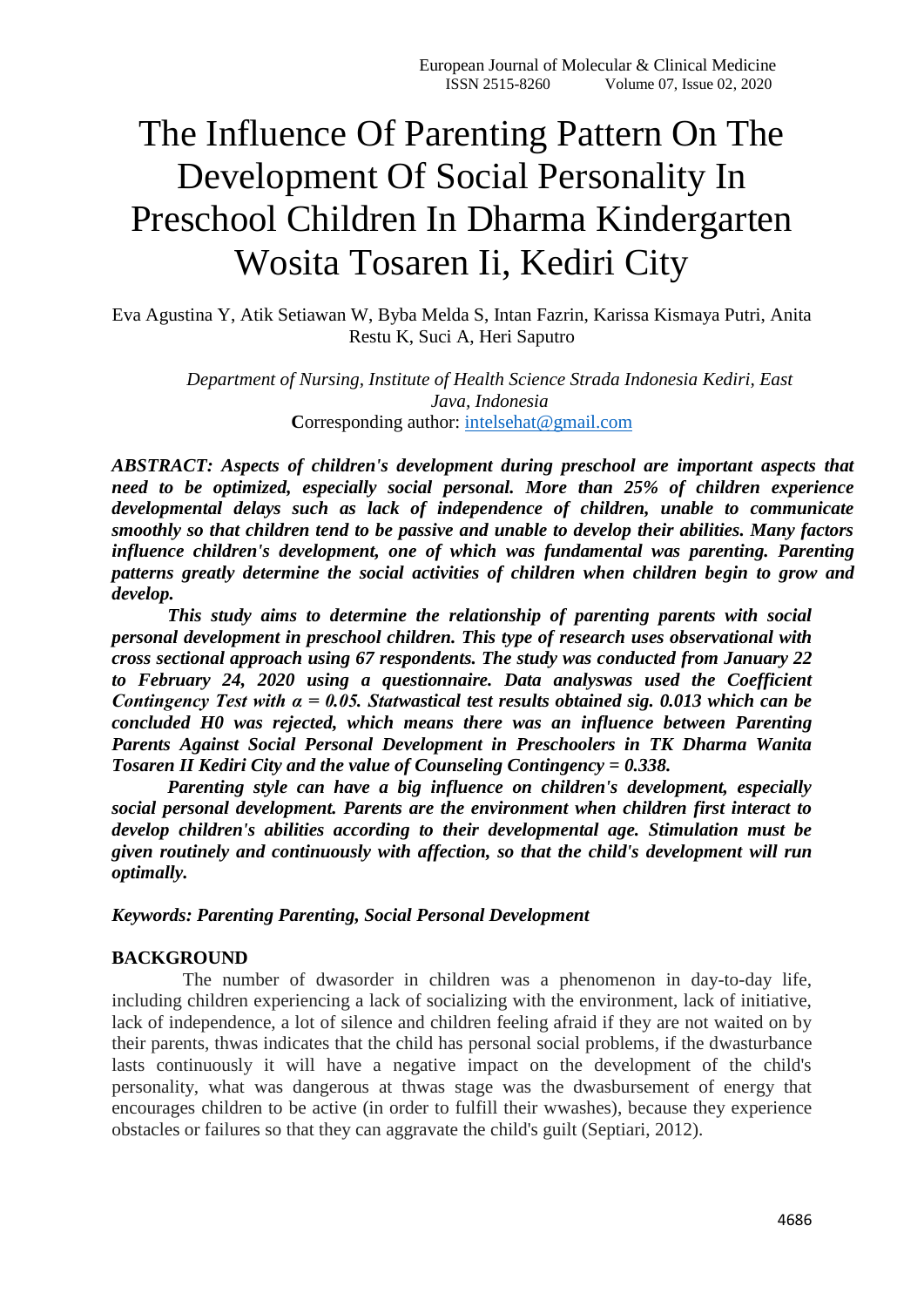The condition of the children in TK Dharma Wanita Tosaren II was still awaited by their parents, they were still unable to wear their own clothes, lack interaction with their environment, were still afraid to go to the toilet alone.

According to WHO in 2016, 8.1% of children under five years had developmental disorders, and 1.92% of school-age children had mental retardation (Swaswono, 2014). According to the Indonesian Ministry of Health, 2013 that 16% of Indonesian toddlers experience disorders of psychosocial development, both fine and gross motor development, social independence, lack of intelligence and tardiness. According to the East Java Provincial Minimum Service Standards, the coverage rate for early detection of growth and development of children under five and preschool at the East Java level in 2015 was 53.44%. This coverage figure was lower than the target for early detection of growth and development of children under five and preschool in East Java Province in 2014, which was 65% (East Java Health Office, 2015). Meanwhile, the data coverage of the Kediri City Health Office in 2016 reached 5.56%. The coverage of early detection of growth and development of children under five and preschool for the Puskesmas Pesantren in 2016 reached 6.3%. (Kediri City Health Office, 2015).

The results of a preliminary study conducted at TK Dharma Wanita Tosaren II, Kediri. The results of interviews with 5 parents who have preschool children, 3 parents said they were not independent, could not wear their own clothes, could not finish a job, always cried, and felt afraid if their parents did not accompany them. 2 parents said that they started to be independent, learned to wear their own clothes, could finish a job even though they had a little family help, and felt they were not afraid if their parents did not accompany them. This can hamper children's personal social development.

One of the factors that affect the child's personal social is the parenting style of parents and what must be improved at this time is the way to educate children, especially in improving children's social behavior, so that children can grow and develop according to their developmental stages, especially children's personal social development. Parenting styles consist of 3 types, namely authoritarian, permissive and democratic parenting (Septiari, 2012).

At the age of 3-6 years, or what is more commonly referred to as preschool children, children learn the basics of social personal development in preparation for entering a higher social life which is necessary for adjustment when they enter school (Hurlock, 2012). The preschool period is also a very sensitive period to the environment and this period lasts very short and cannot be repeated, therefore the preschool period is called the golden period, the window of opportunity and the critical period. MOH RI, 2013).

Children who have good social personal development will be able to relate well in society and can learn to meet their own needs. Meanwhile, children who have problems with children's personal social development will have less learning achievement, like to fight, like to be angry, like to challenge, fight, and cry easily (Maulana, 2011). Children also do not have the readiness to move to a higher level, namely the elementary school level. The personal social development of a child is influenced by several factors, one of which is the factor of parents in caring for their children. The interaction of parents and children in caring for and providing stimulation to children affects social development (Soetjiningsih, 2013; Magzumova et al., 2020; Mansour & Abu-Arqoub, 2020; Nguyen et al., 2020; Nurpeisova et al., 2020). The purpose of this study is to analyze "influence of parenting towards social personal development in preschool children."

#### **RESEARCH METHODS**

The research design used an observational research design, cross-sectional approach. The number of samples was 67 respondents using simple random sampling technique and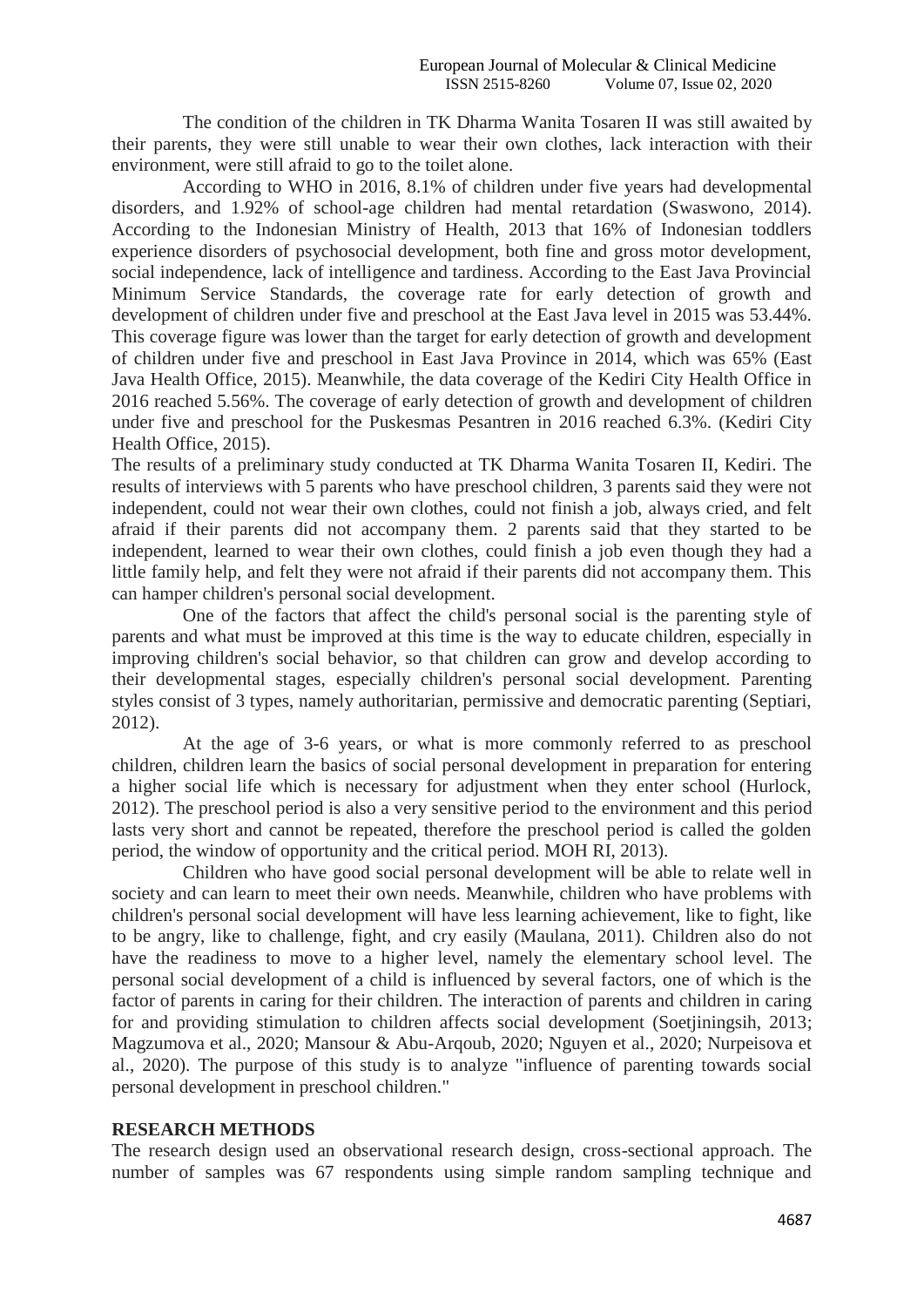coeffisient contingency correlation statistical test. The independent variable is parenting style and the dependent variable is social personal development. This research was conducted at TK Dharma Wanita Tosaren II, Kediri City.

# **RESULTS**

### **Characteristics of respondents**

Table 1. Characteristics of parent respondents include age, education level, and occupation

| Karateristik           | $\Sigma \rm{N}$ | $\Sigma\%$ |
|------------------------|-----------------|------------|
| Age (years)            |                 |            |
| $<$ 20 years           | 7               | 11         |
| 20-35 years            | 25              | 37         |
| $>35$ years            | 35              | 53         |
| <b>Education Level</b> |                 |            |
| <b>SD</b>              | 10              | 15         |
| <b>SMP</b>             | 20              | 30         |
| <b>SMA</b>             | 30              | 45         |
| PT/Diploma             | 7               | 10         |
| Occupation             |                 |            |
| <b>IRT</b>             | 17              | 23         |
| Swasta                 | 25              | 34         |
| Wiraswasta             | 24              | 33         |
| Pegawai Negri          |                 | 10         |

Based on table 1. It is known that the age characteristics of the majority of respondents aged> 35 years are 35 respondents (52%) of the total respondents. The characteristics of education level are almost half of the respondents with high school education as many as 30 respondents (45%) of the total respondents. Job characteristics almost half of the respondents work as a private sector as many as 25 respondents (34%) of the total respondents.

| Characteristics | ΣN | $\Sigma\%$ |
|-----------------|----|------------|
| Age (years old) |    |            |
| 3 years old     | 3  |            |
| 4 years old     | 9  | 13         |
| 5 years old     | 35 | 50         |
| 6 years old     | 23 | 33         |
| Gender          |    |            |
| Female          | 31 | 46         |
| Male            | 36 | 54         |

Table 2. Characteristics of child respondents include age and gender

Based on table 2. It is known that the half age characteristics of the 5 year old respondents are 35 respondents (50%) of the total respondents. Most of the gender characteristics of the male respondents were 36 respondents (54%) of the total respondents.

#### **Variables Characteristics**

Table 3. Characteristics of variables based on parenting styles at TK Dharma Wanita Tosaren II Kediri City

| Karateristik | 'N | $\Sigma_{0}$ |  |
|--------------|----|--------------|--|
| Otoriter     | 23 | 34           |  |
| Demokrasi    |    |              |  |
| Permisif     |    |              |  |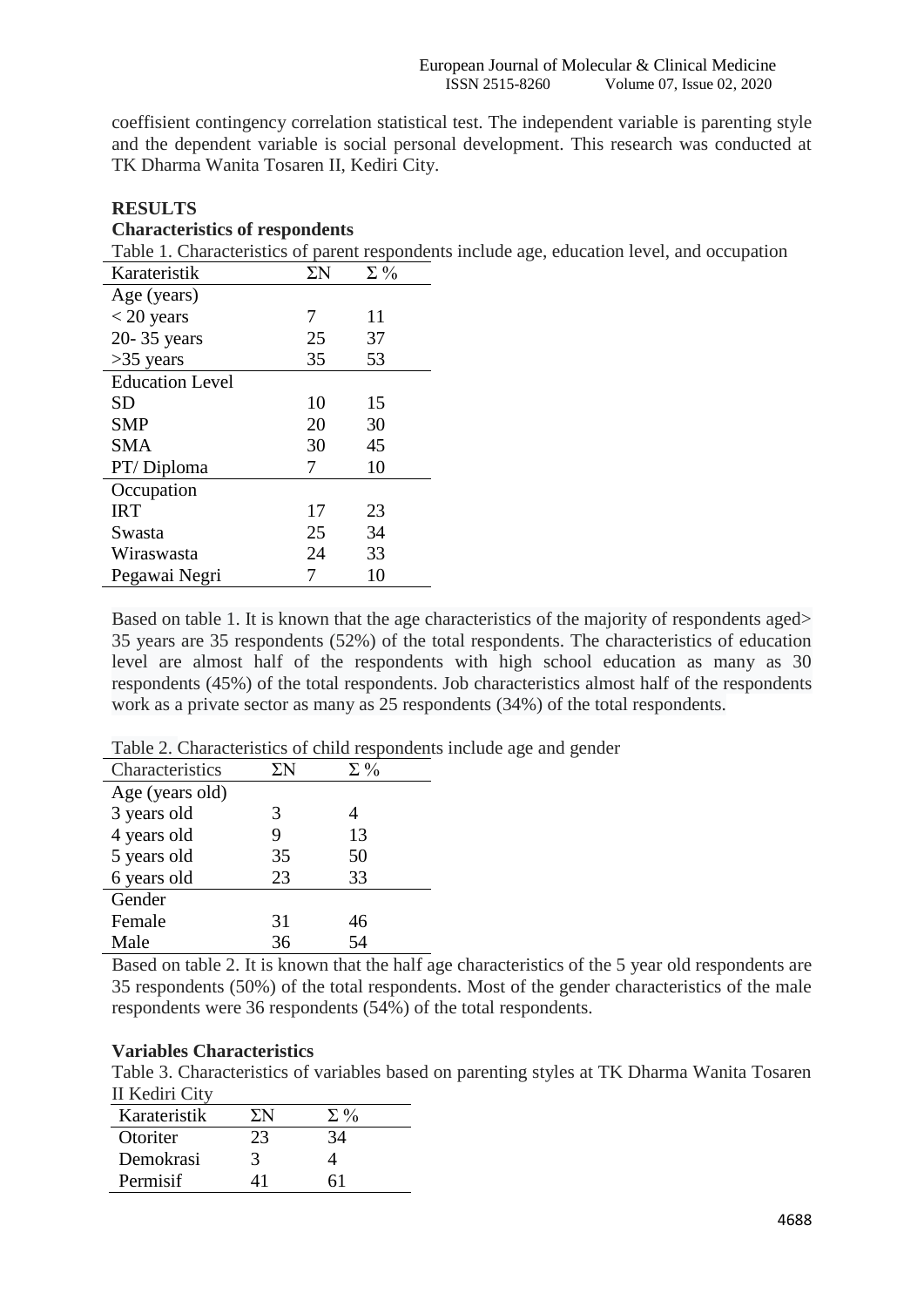| uninvolved |    |  |
|------------|----|--|
| Good       | 63 |  |
| Bad        |    |  |

Based on table 3. It is known that the characteristics of the variable parenting styles of the parents are mostly Permissive, as many as 41 respondents (61%) of the total respondents. Characteristics of social personal development variables are almost all of the children's personal social development, namely Good as many as 63 respondents (95%) of the total respondents.

Table 4.Statistical test results The effect of parenting style on social personal development in preschool children at TK Dharma Wanita Tosaren II, Kediri.

|            |                                | <b>Value</b> | Approx.<br>Sig. |
|------------|--------------------------------|--------------|-----------------|
| Nom Phi    |                                | 0,359        | 0,013           |
| inal<br>by | Cramer's V                     | 0,359        | 0,013           |
| inal       | Nom Contingency<br>Coefficient | 0,338        | 0,013           |
|            | <b>N</b> of Valid Cases        |              |                 |

Based on the table above, the sig value is obtained.  $= 0.013$ . Because the sig.  $= 0.013$  < 0.05 then H0 is rejected and H1 is accepted, which means that there is an influence between Parenting Patterns on Social Personal Development in Preschool Children at TK Dharma Wanita Tosaren II, Kediri City and the value of the Coefficient Contingency Coefficient is 0.338 which means that Parenting Patterns affect the Good Social Personal Development in Preschool Children.

# **DISCUSSION**

### **Parenting Patterns at TK Dharma Wanita Tosaren II, Kediri City**

The results showed that most of the parenting styles at TK Dharma Wanita Tosaren II were adopted by parents. Parenting was Permissive as much as 61% with a total of 41 respondents from the total of all respondents.

Parenting patterns are one of the factors that greatly influence how the future of their children will be (Ananda, 2011). Permissive parenting is a fully permissive or permissive parent. This parenting pattern uses a very responsive approach (willing to listen) but tends to be too loose Santrock (2013).

The results of cross tabulation between age and parenting style at TK Dharma Wanita Tosaren II were found that most of the respondents aged> 35 years were 52.2% with a total of 35 respondents and permissive parenting Vulnerability of parents' age greatly determines parenting patterns. If the parents are too young or old, they may not be able to carry out this role optimally because it requires physical and psychological strength. Young parents are more likely to apply democratic and permissive parenting to their children because they are more open and able to communicate well. Meanwhile, older couples are more likely to apply authoritarian parenting to their children because they feel more experienced in providing care for their children (Kozier et al, 2010). This is supported by research by Anitasari (2013), which states that parental age is closely related to a person's level of maturity, which means technical maturity in the sense of task performance skills and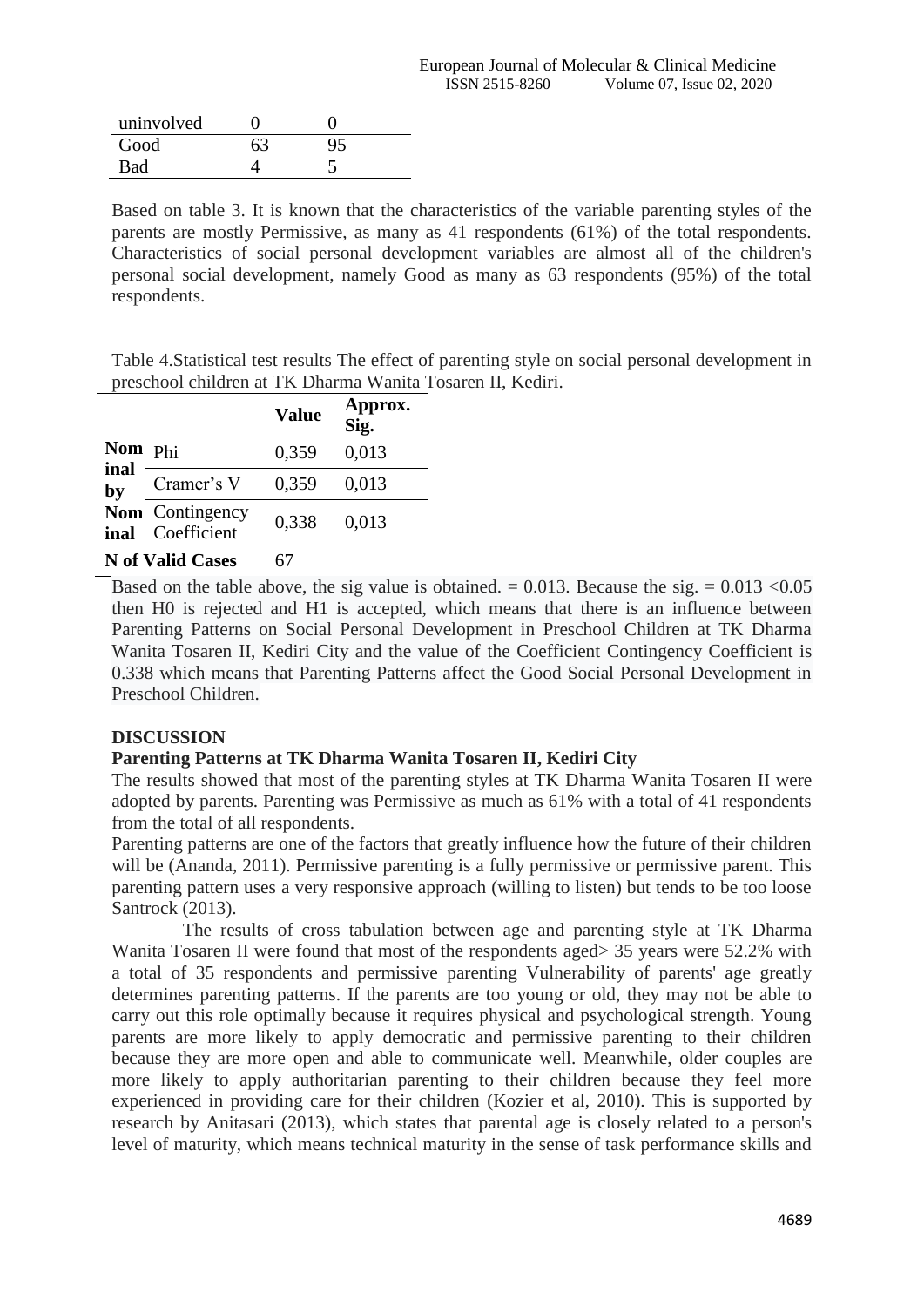psychological maturity, parents aged 37-40 years are the final adult level with more experience in taking care. child.

The results of cross tabulation of parenting styles with the latest education at TK Dharma Wanita Tosaren II were found that almost half of the respondents with the latest education were high school (SMA) as many as 43.3% with 29 respondents and permissive parenting patterns as many as 28.4% with 19 numbers. respondents. The level of education is related to someone receiving information that affects parents in implementing parenting. According to the Ministry of Education and Culture (2015), the levels of education are divided into 4, namely early childhood education, basic education, secondary education, and higher education. SLTA education is included in the category of secondary education. The length of education for more than 9 years is included in the good category, meaning that the respondent has passed the basic education set by the government, namely basic education which includes SD and SMP. The results of this study support the theory of Brooks (2008) which states that the educational background of parents has an important role in the implementation of parenting that is applied by parents. Anggreni's research (2013) states that the higher the level of education of the parents, the easier it is to receive information so that the knowledge of the parents is wider, on the other hand, if the parental education is lacking, it will hamper the information obtained, and rarely get information related to child development. Also supported by Anitasari's research (2013), that the higher a person's education level, the higher the mother's level of knowledge on how to provide good parenting.

The results of cross tabulation of parenting styles with jobs at TK Dharma Wanita Tosaren II obtained that almost half of the private respondents were 32.8% with a total of 22 respondents and permissive parenting patterns of 23.9% with a total of 16 respondents. According to Hurlock (2012), the mother's main responsibility is to take care or educate children and do household chores. Housewives have more time and opportunity to take care of their household, including caring for and caring for their children. Nooshin (2012) states that mothers have an important role in developing children's social behavior. Research that supports Anisa (2012), which states that the status of work or not will affect the mother's parenting style. they mostly experience dissatisfaction in parenting.

Based on the description above, the researcher argues that the permissive parenting style applied by parents in this study is as much as 61% with a total of 41 respondents. Permissive parenting can be defined by parents who allow or like to allow. Parents who apply permissive parenting means that the control aspect is lower than the warmth aspect. This means that in this study parents tended to have lower control than warmth in caring for their children. This result can also be seen from the characteristics of parents who are mostly private jobs, namely 34% who tend to be busier in their work, parents prioritize their own interests more than the interests of the children so that children are left to develop alone and are not noticed or people are too liberating the children. This parenting style uses a very responsive (willing to listen) approach but tends to be too loose. Parents are weak in disciplining children and do not give punishment and do not pay attention in training independence and self-confidence. Sometimes children feel anxious about doing something wrong or right. But because parents ignore them, they do whatever they feel is right and pleasing to them, while parents tend to ignore children's behavior, but do not punish children's actions, even though the child's behavior and actions are bad.

#### **Social Personal Development in TK Dharma Wanita Tosaren II, Kediri City**

The results showed that the social personal development in TK Dharma Wanita Tosaren II found that almost all of the children's personal social development was Good as much as 95% with a total of 63 respondents from the total of all respondents.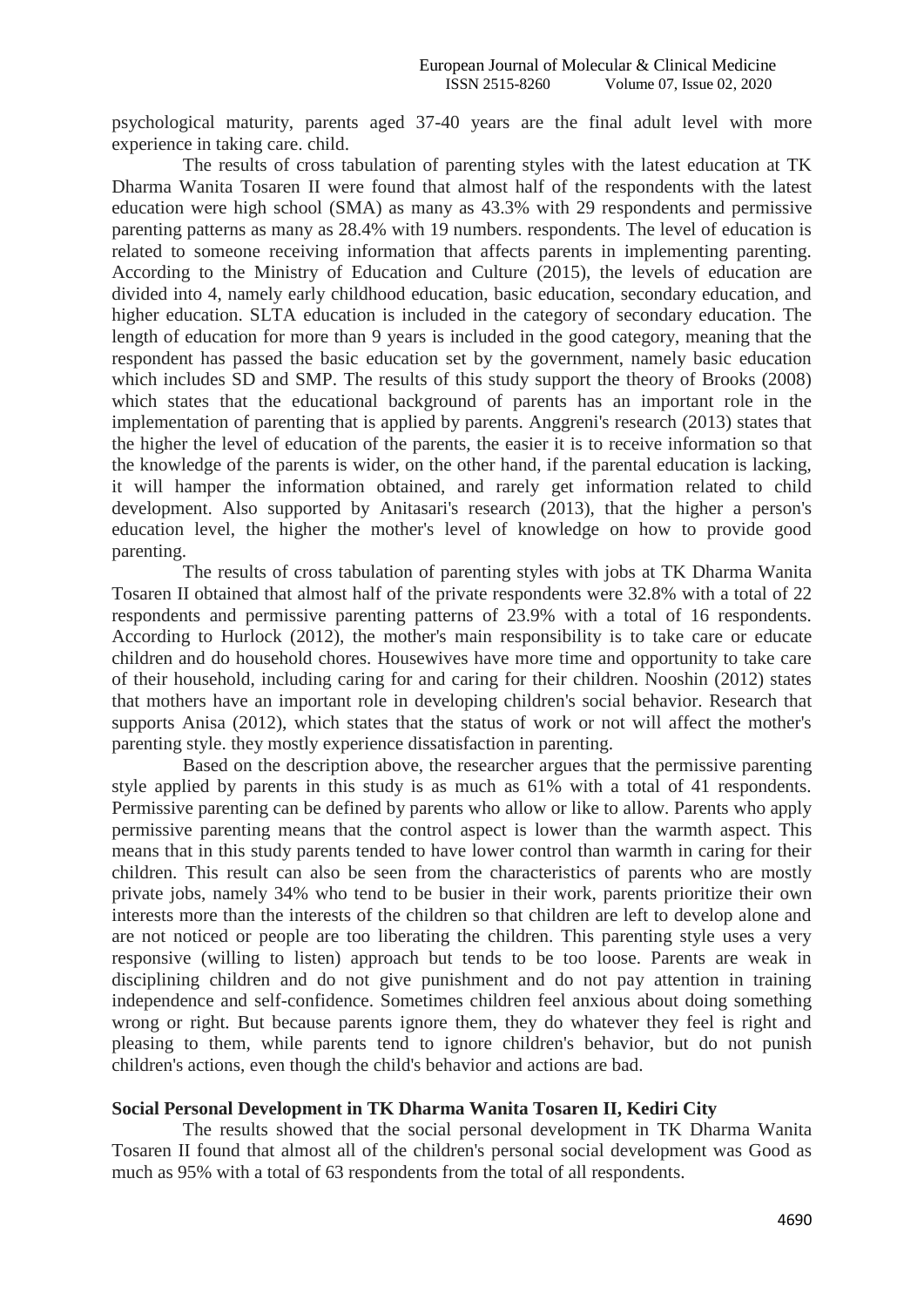This can be seen from the results of interviews with parents that there is independent behavior at home, such as when children are able to dress themselves without assistance, brush their teeth without parental assistance, and take their own food without parental assistance. Preschool children will experience very fast development, one of which is social personal (Hurlock, 2012).

Development is influenced by genetic and environmental factors. Environmental factors are one of the determinants of development including the caregiver environment, where the interaction of parents and children is very important in the child's development because it will create warmth or intimacy. Children will be more open so that all problems can be solved together and children's development becomes optimal (Soetjiningsih, 2013).

Social personal development is the development of children to interact and socialize with their environment. At first, children only know their parents, especially their mothers, who are closest to the same person at home. As they get older, children need to be developed in a wider way of association. Children need to be friends and be taught rules, discipline, and courtesy (Soetjiningsih, 2013). Children in the development process cannot be separated from family support, which can be seen from the patterns of childcare at home. Children are given directions on how children should get along, and choose playmates so that they are able to face all forms of situations in their social interaction activities (Hurlock, 2012). Social personal development is influenced by several factors, including stimulation, parenting styles, environment, nutrition, the position of children in the family, health status, and peers (Soetjiningsih, 2013).

The results of cross tabulation of social personal development with children's age in TK Dharma Wanita Tosaren II, a small proportion of parent respondents with children aged 5 years were 43.3% with a total of 29 respondents who experienced good children's personal social development as much as 40.3% with 27 respondents . Preschool children are children aged 3-6 years with the ability to speak, language, creativity, social behavior, emotional, and intelligence running very fast and is a period of growth for children (Santrock, 2013). The results of this study are in accordance with the opinion of Hurlock (2012), that the increasing age and maturity level, the more mature one's strength in thinking and working will be. So it is expected that at the age of 6 years in preschool children, at that age the child has reached the maximum maturity to think and carry out activities compared to the age under him. This is also supported by previous research, namely Ismiriyam (2016), which states that age is one of the factors that can describe a person's maturity, both physically, psychologically and socially, thus helping someone in their knowledge. The more old enough, the maturity level and strength of a person will be more mature in thinking and working.

The results of cross tabulation of social personal development with the gender of the child in TK Dharma Wanita Tosaren II, a small proportion of the sex of the boy, was 32.8% with a total of 37 respondents who experienced good children's personal social development as much as 53.7% with a total of 36 respondents . This is not in accordance with Anitasari (2016) Girls are usually easier to understand, easier to manage, because they are responsive and language sensitive. Whereas boys prefer exploration, experimentation, and outdoor activities to be more regulated. In this study, children who have good social personal development are mostly male. And it is not in line with Putri's research (2012), which states that girls of preschool age will tend to have a faster development process and reach maturity than boys.

Late social personal development needs to find the right solution by looking for the factors that cause it. For this reason, development monitoring needs to be done from an early age in order to immediately recognize child development disorders so that social personal development takes place optimally according to the child's age (Susanto, 2011). Parents include environmental factors that affect children's development, namely the family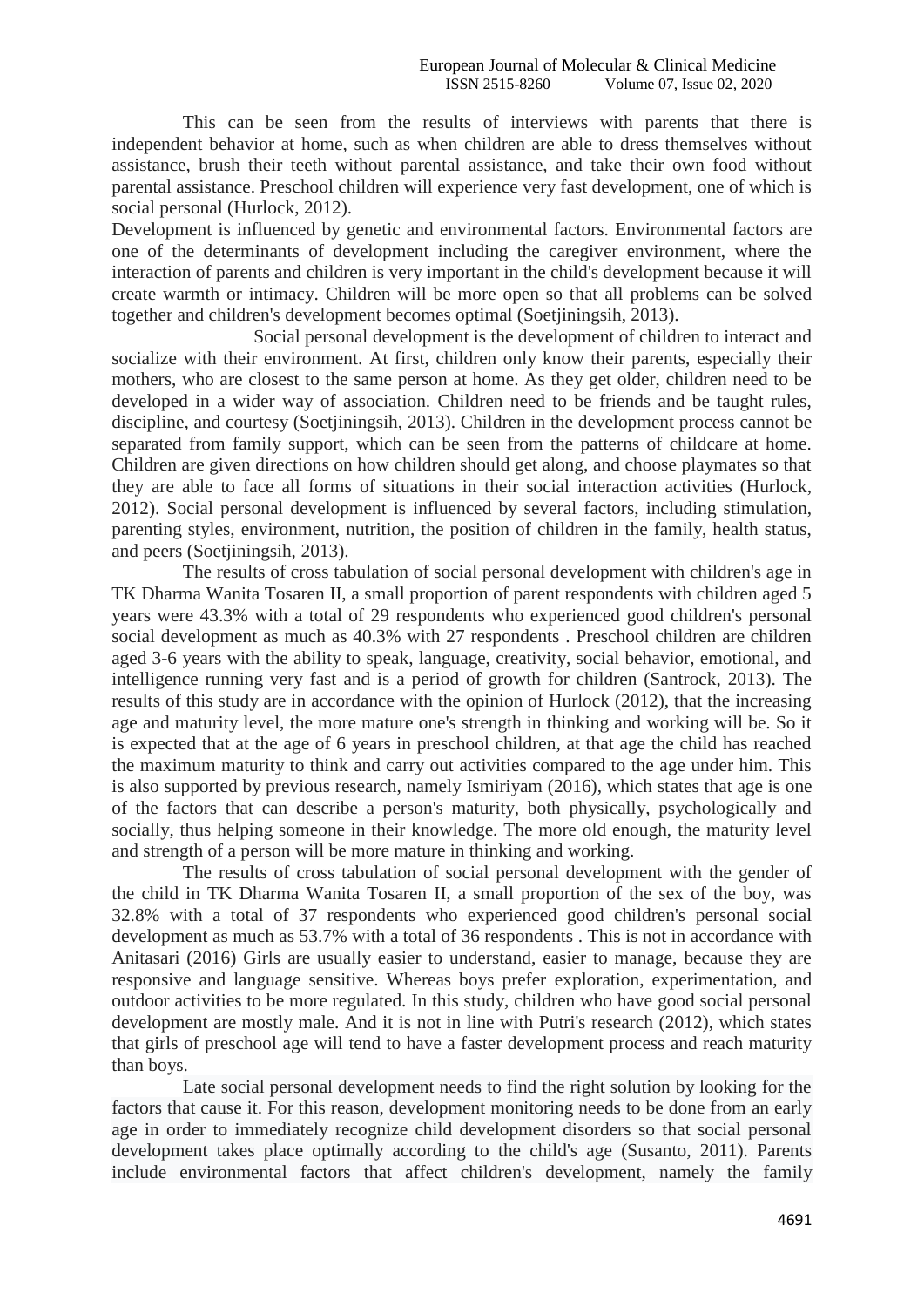environment because this is where parents make the first interactions with children to develop children's abilities according to their developmental age. Stimulation must be given regularly and continuously with love, so that the child's development will run optimally. Lack of stimulation from parents can cause delays in children's development and unable to adjust to peers (Soetjiningsih, 2013).

### **The Influence of Parenting Patterns with Social Personal Development in Tk Dharma Wanita Tosaren II Kediri City**

The results of research conducted on January 22, 2020 to February 24, 2020, obtained data analysis using the Coefficient Contingency Correlation Coefficient test, which is a significance value or p value of 0.013. Because the sig.  $= 0.013 \le 0.05$ , then H0 is rejected and H1 is accepted, which means that there is an influence between Parenting Patterns on Social Personal Development in Preschool Children at TK Dharma Wanita Tosaren II, Kediri City and the value of the Phi Coefficient  $= 0.338$  which means that Parenting Patterns affect Development Good Social Personal in Preschool Children.

It can also be interpreted that the parenting patterns applied by parents can have a major effect on children's development, especially social personal development. The results of this study are in accordance with the results of Mariani's (2014) research that there is a significant relationship between parenting styles and children's growth and development, with a p value of  $0.002$  <0.05. Another conclusion shows that most parents apply permissive parenting so that the social personal development of children is in the normal category. Another supportive study is research by Aziz (2014), which states that the permissive parenting styles applied by parents to children will have a good effect on the personal social (emotional intelligence) of preschoolers. On the other hand, the authoritarian parenting style chosen for preschoolers will have a negative effect on the personal social development of preschoolers. This is in accordance with the theory of Santrock (2013), that children of parents who apply permissive parenting will be independent, uncontrolled, uncontrolled, spoiled, anxious children who are done right or not, have a positive relationship with their peers, and are confident.

This study is in line with Yani's (2012) study, which states that parenting styles with social, motoric and language personal development of preschool children are categorized as normal with a percentage of 54.5%. This study concludes that permissive parenting is a good parenting style, because permissive parents apply independent children in doing things. This is in accordance with Pratiwi's (2013) research that permissive parenting is a parent who allows children to do anything. Parents have warmth and accept what it is. Warmth, tends to indulge, indulged in his desire. Meanwhile, accepting what is will tend to give freedom to children to do anything. This parenting style can cause children to be aggressive, disobedient to their parents, pretentious, less able to control themselves and less intense in attending school lessons. This is in accordance with the opinion of Soetjiningsih (2013), Permissive parenting or pampering usually provides very loose supervision. Give his child the opportunity to do something without sufficient supervision from him. They tend not to reprimand or warn children when they are in danger, and very little guidance is given by them. However, this type of parent is usually warm, so they are often liked by children. Previous research supports Zuanita (2016). There are parents who view that children are something that is very coveted by the family because they are considered to be a lineage connector for future generations with all beautiful images, so parents behave and treat children in an excessive way. The activities and interactions of children are very limited, many restrictions are sometimes unclear. On the other hand, parents try their best to fulfill all the requests of the child without seeing and considering whether the request is still within reasonable limits. Such a protective attitude can cause children to tend to be spoiled, less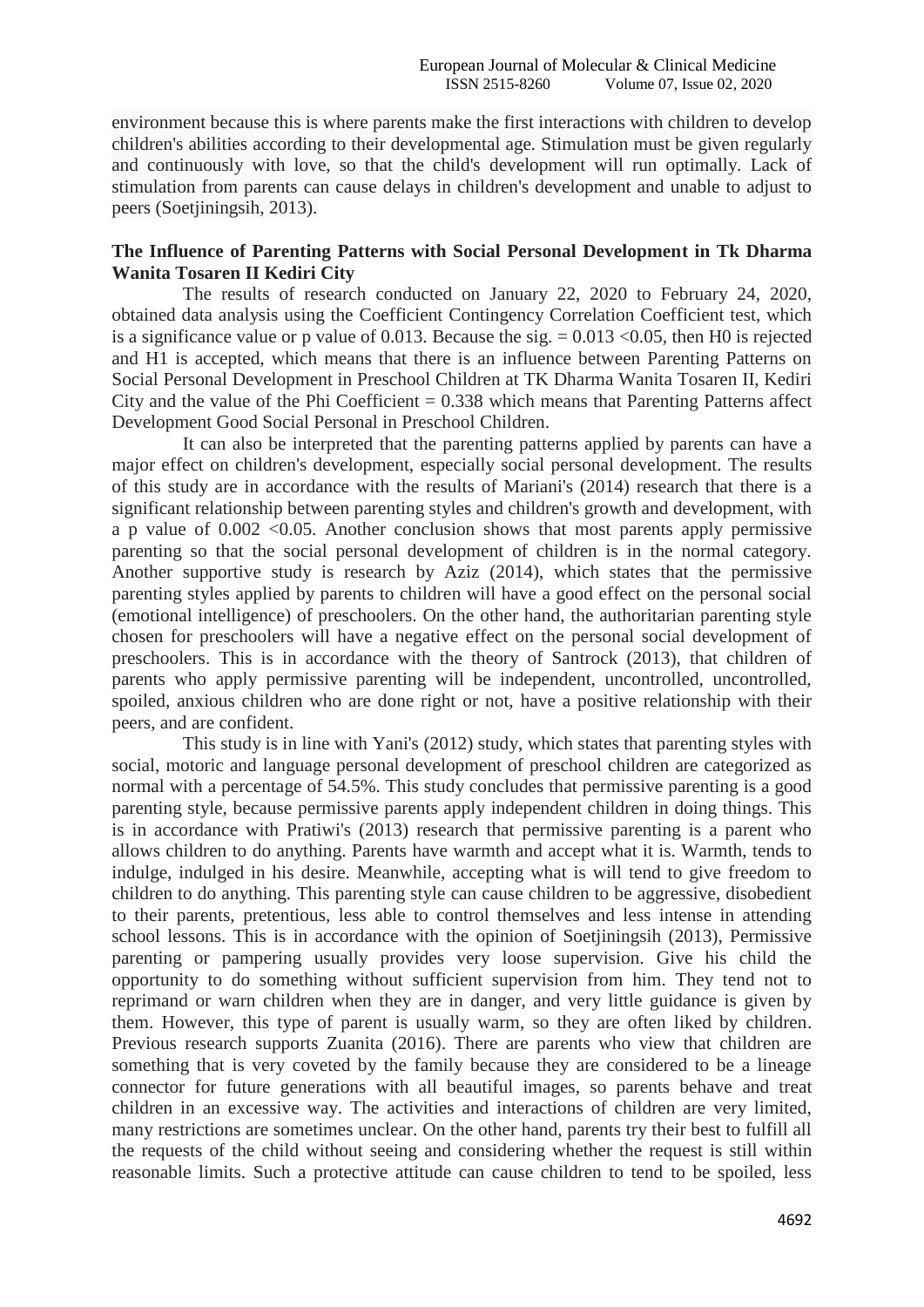creative and have a low level of independence, and in the end make their emotional status less stable.

The results of the closeness of the influence of parenting styles with social personal development in TK Dharma Wanita Tosaren II obtained a correlation coefficient value of 0.013 so that the closeness of the influence is strong. This is supported by the theory that parents have an important role in the personal social development of children. This is not in accordance with the opinion of Soetjiningsih (2013), that parents who apply permissive parenting, children when they are older will tend to be less responsible, have bad emotional and social control, and have a negative impact on children's behavior, because parents give freedom and spoiling the child, the child will behave spoiled and feel used to luxurious life, and in the absence of parental control, the child will act as he pleases with his freedom and take negative actions. Meanwhile, in this research, at TK Dharma Wanita Tosaren II, most of the parents applied permissive parenting but social personal development was good. Because, children do everything independently or independently even though parents spoil their children a little.

# **CONCLUSION**

1. Parenting style in TK Dharma Wanita Tosaren II is mostly permissive parenting, which is 61% with 41 respondents.

2. The majority of social personal development in TK Dharma Wanita Tosaren II is good, namely 95% with a total of 63 respondents.

3. There is a significant influence between parenting styles and social personal development at TK Dharma Wanita Tosaren II, this can be seen with a p-value of 0.013 and a coefficient of contingency coefficient  $= 0.338$ .

# **SUGGESTION**

In this study, it is suggested that further researchers develop this research by examining other factors such as stimulus, nutrition, and independence.

#### **REFERENCE**

- 1. Ananda, R. (2011). *Membangun Karakter Positif Buah Hati.* Yogyakarta: Razan Media Press.
- 2. Dinas Kesehatan Kota Kediri. Profil Kesehatan Kota Kediri 2016-2017. Dinas Kesehatan Kota Kediri; 2019.
- 3. Hurlock B.E. (2012). *Psikologi Perkembangan Suatu Pendekatan Sepanjang Rentang Kehidupan.* Penerbit Erlangga. Jakarta.
- 4. Kemendikbud. (2015). *Rencana Strategis Kementerian Pendidikan dan Kebudayaan 2015-2019*. Jakarta: Kemendikbud.
- 5. Kozier, B., Erb, G., Berman, A., and Synder, S. J. (2010). *Buku Ajar Fundamental Keperawatan (Konsep, Proses, dan Praktik) Edisi 7, Volume 2*. Jakarta: EGC.
- 6. Maulana, F. (2011). *Stimulasi Perkembangan Anak Usia Prasekolah*. Diakses tanggal 29 September 2019, pukul 12.30 WIB.
- 7. Magzumova, R., Bozheyeva, I., Mustafayev, Z., Utepova, D., & Turzhanova, D. (2020). Quality of life of medical university teachers. Systematic Reviews in Pharmacy, 11(12), 124–126. https://doi.org/10.31838/srp.2020.12.20
- 8. Mansour, T., & Abu-Arqoub, I. A. (2020). The adoption of social media by PR practitioners in the United Arab Emirates. Systematic Reviews in Pharmacy, 11(12), 205–209. https://doi.org/10.31838/srp.2020.12.33
- 9. Nguyen, T. M., Nguyen, H. T., Ngo, M. N. Q., Le, L. B., van Pham, Q., Le, N. N. T., van Nguyen, K., Bui, H. V., Dang, T. T., & van Le, D. (2020). Epidemiological characteristics of dengue among Vietnamese children in the 2017 dengue outbreak.